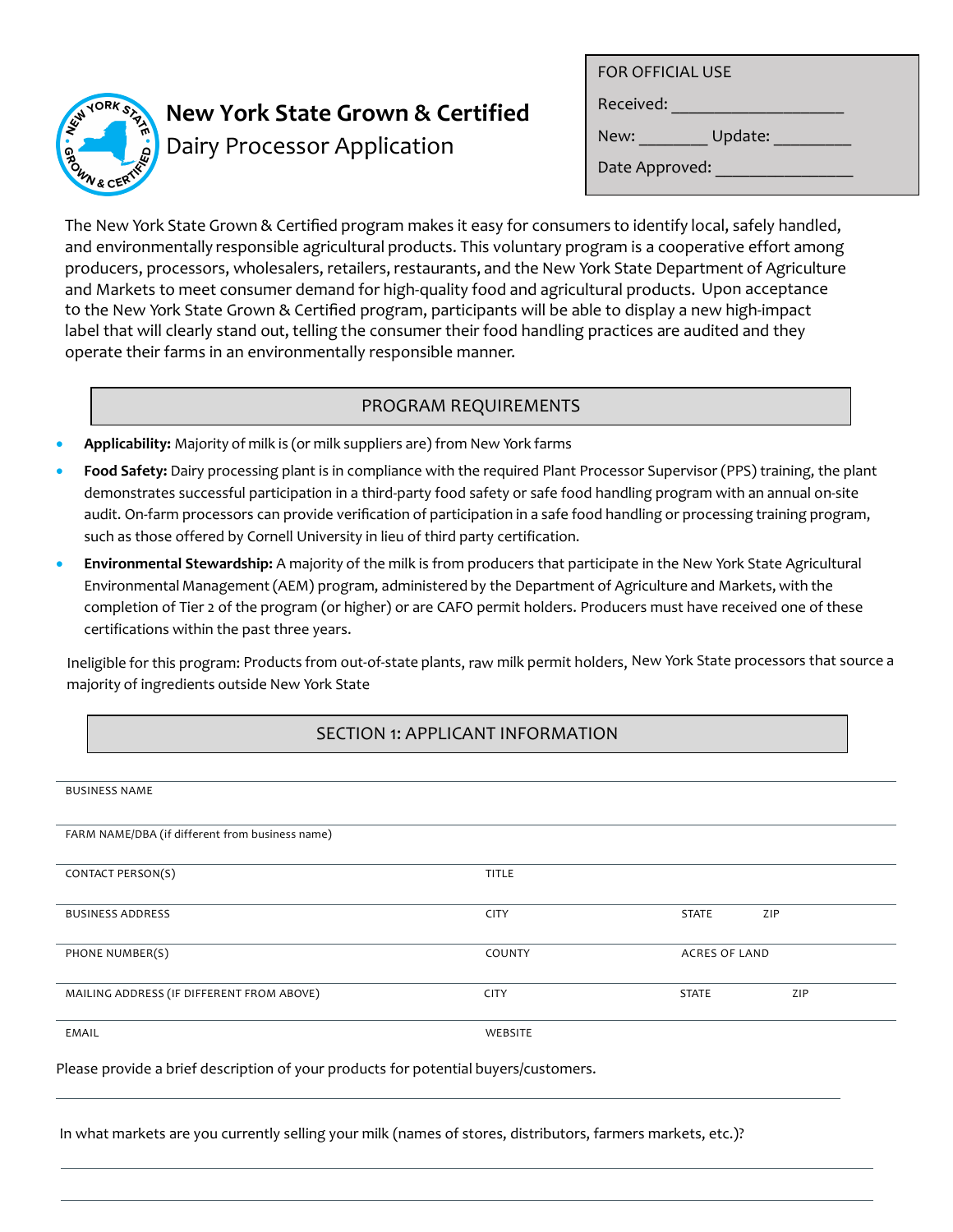## SECTION 2: REQUIRED SUPPORTING DOCUMENTATION

 $\Box$  Provide a document verifying a majority of milk or milk suppliers (whether cooperative or individual farms) are from New York State farms. A spreadsheet of annual milk suppliers and location of farm/cooperative membership is sufficient. Cooperatives can provide processors with an annual self-certified letter indicating a majority of cooperative members or volume of milk in the cooperative is from New York State. For establishments with both cooperative and farm supplier milk, please provide a document summarizing the milk sources/volume (as appropriate) and certify that the farms are from New York State.

#### **Food Safety Documentation**

- $\Box$  Attach a copy of the document verifying participation in a food safety audit program with an annual on-site audit. On-farm processors can provide verification of participation in a safe food handling or processing training program, such as those offered by Cornell University. A copy of certificate or letter of completion is sufficient.
- $\Box$  Name of Processing Plant Superintendent(s):

#### **Environmental Stewardship Documentation**

Please provide a document demonstrating that a majority of milk is (or milk suppliers are) from farms that participate in NYS AEM program Tier 2 or higher. AEM participation must be within the past 3 years.

- $\Box$  Cooperatives can provide processors with an annual self-assessment letter indicating that majority of cooperative membership participates in AEM or are permit holding NYS CAFO (or majority of milk volume in the cooperative comes from dairy farms that participate in AEM or is from permit holding NYS CAFO).
- $\Box$  For establishments with both cooperative and individual farm supplier milk, please provide a document summarizing the milk sources/volumes (as appropriate) and certify the status as either AEM Tier 2 or a permitholding NYS CAFO.
- □ Farm processors should provide a AEM Cover Form. To obtain a copy, contact your county Soil and Water Conservation District.

#### **Trademark Licensing Agreement**

A signed licensing agreement must be on file with the New York State Department of Agriculture and Markets prior to use of the trademarked logos or slogans. Any unapproved use of these materials may result in liability under federal trademark laws.

### SECTION 3: TERMS AND AGREEMENTS

I understand that any false statement made in this application, in addition to being the possible basis for termination of participation in the New York State Grown & Certified program and the Trademark Licensing Agreement, may be punishable under the provisions of Section 210.45 of the Penal Law of the State of New York.

I understand that as a participant in the New York State Grown & Certified program, my business will be identified as a program participant and on the New York State Grown & Certified website unless I notify the departmentin writing that I do not want the business identified on the site.

#### SIGNATURE DATE DATE OF A SERIES OF A SERIES OF A SERIES OF A SERIES OF A SERIES OF A SERIES OF A SERIES OF A S

#### **Return to the Following Address:**

New York State Department of Agriculture ATTN: Division of Agricultural Development 10B Airline Drive Albany, NY 12235 NY[SGrownandCertified@agricultur](mailto:NYSGrownandCertiﬁed@agriculture.ny.gov)e.ny.gov 518-402-7398

**New York State Grown and Certified Program Trademark ("Seal") Licensing Agreement**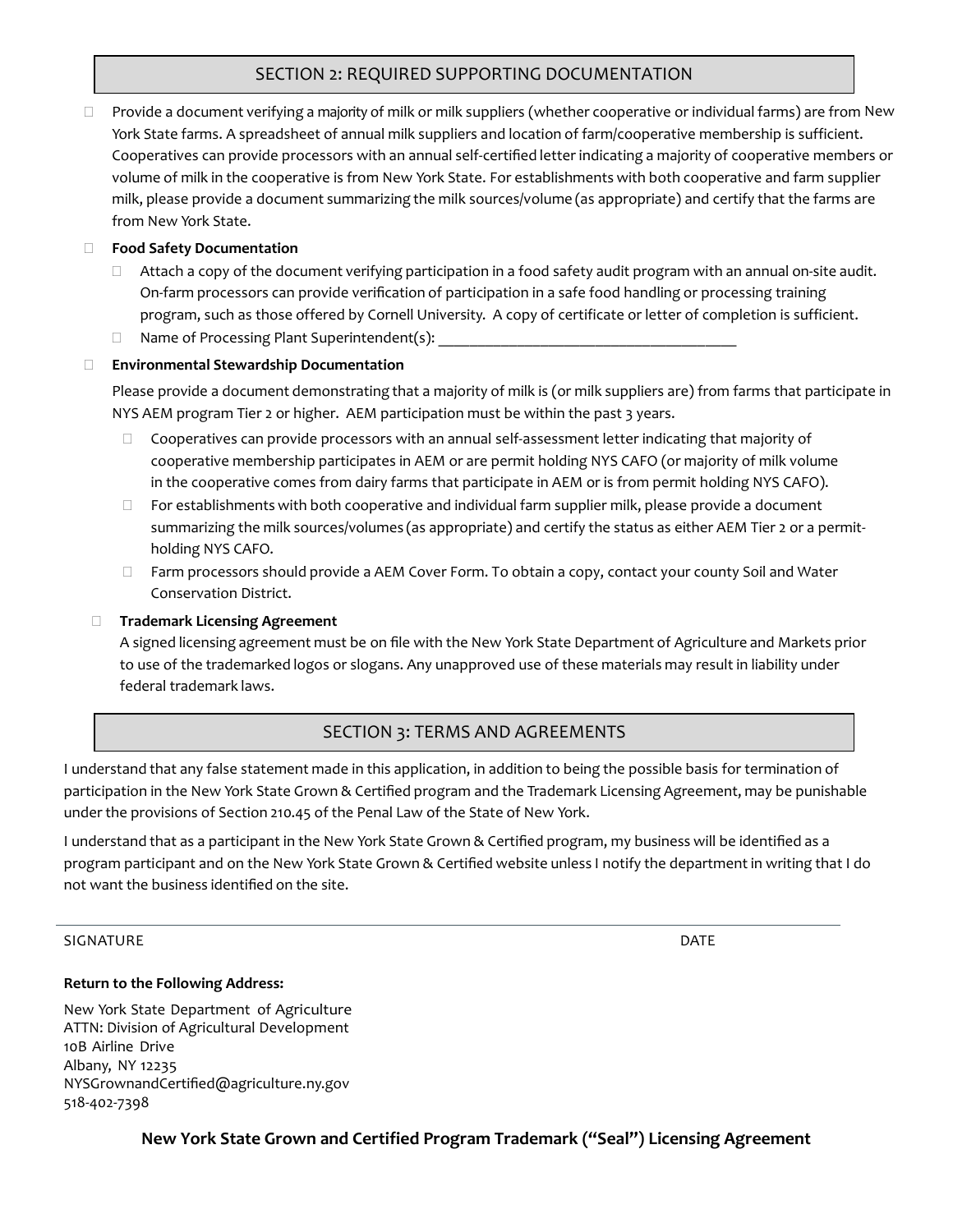# PLEASE READ THE FOLLOWING AGREEMENT TERMS CAREFULLY BEFORE USING THE NEW YORK STATE GROWN AND CERTIFIED PROGRAM SEAL

The New York State Department of Agriculture and Markets ("Department") grants a nonexclusive, nontransferable license to use the New York State Grown and Certified Program Seal in accordance with the following Conditions:

1. The Licensee agrees that the Seal is proprietary to the Department and that the Department maintains all rights, title, and interest thereto including, without limitation, all intellectual property and other proprietary rights. By entering into this nonexclusive license, the Licensee does not attain any interest in the Seal.

2. The Licensee shall not register or file trademark or copyright applications to register the Seal or name substantially similar thereto.

3. The Licensee shall not claim or assert any property interest in the Seal and/or do or cause to be done any act or thing challenging, contesting, impairing, invalidating, or tending to impair or invalidate any of the Department's rights in the Seal.

4. The Licensee shall not alter, amend, change, or otherwise distort the Seal in any way, except as otherwise and expressly authorized by the Department.

5. Prior to first use, the Licensee shall furnish the Department with all proposed advertising, materials and packaging, that bear the Seal.

6. The Licensee shall use the Seal only:

a. On articles or other publicity materials, solely for the purpose of referring to the New York State Grown and Certified Program;

b. on products for which permission was granted by the Department;

c. on top quality products (no culls or second quality products may bear the Seal);

d. in accordance and compliance with the New York State Grown and Certified Seal Guidelines set forth in "Attachment A" hereto;

e. in conformity with the rules of and to support the New York State Grown and Certified Program, and for the purpose of promoting products to customers and to the general public; and

f. subject to the Department's prior approval.

7. The Licensee shall comply with all federal, state, local and municipal laws and ordinances directly related to products on which the Seal is used or the growing of its ingredients.

8. The Licensee shall not use the Seal in any manner likely to confuse, mislead or to deceive the public, or engage in conduct that damages value or the good will of the Seal or of the New York State Grown and Certified Program.

9. The Licensee acknowledges and agrees that to protect the Department's rights in the Seal, the Department, at all reasonable times and upon reasonable notice, shall have the right to inspect the Licensee's premises, facility, product, and promotional activities relating to the Seal to ensure Licensee's compliance with the terms